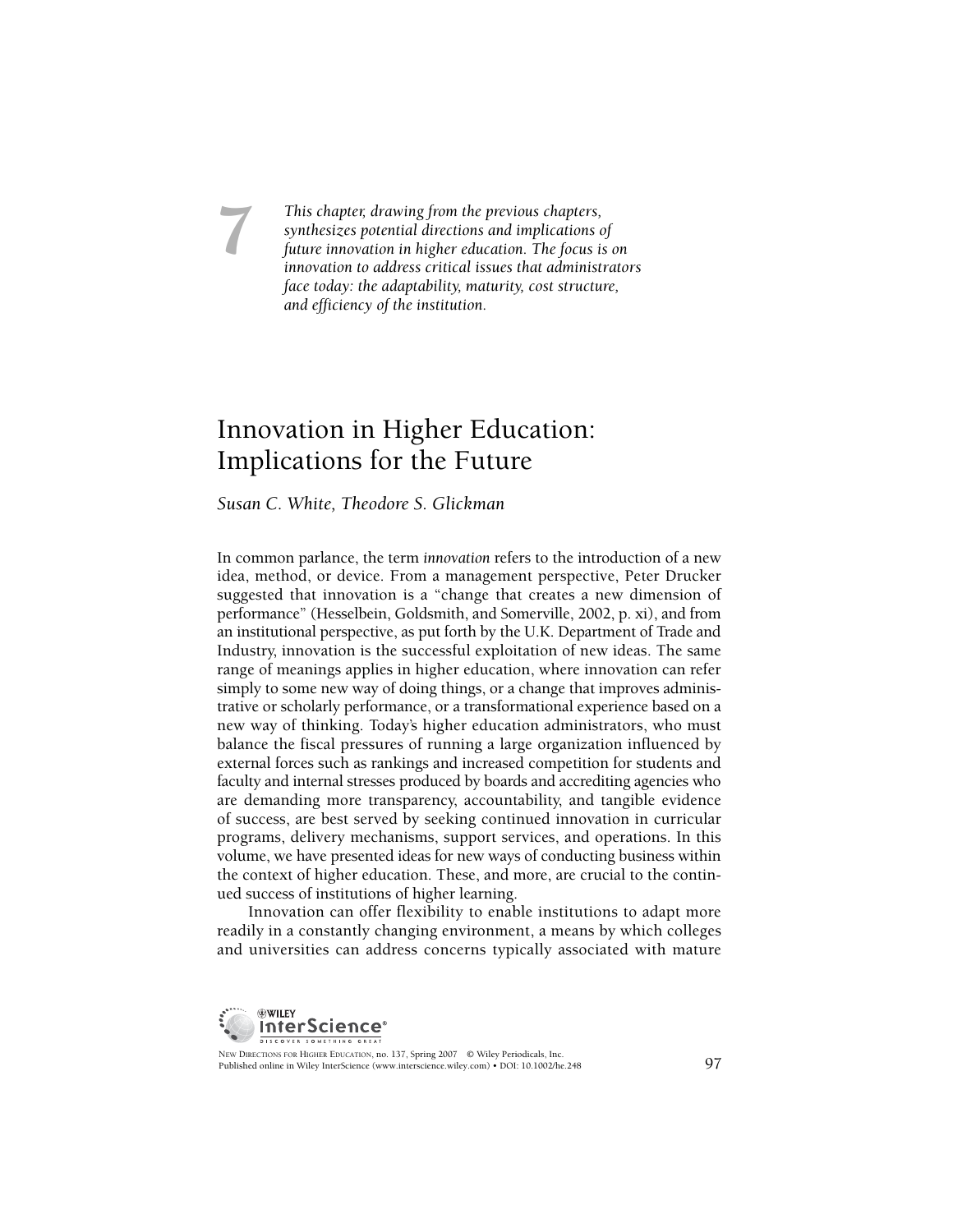enterprises, tools to ease increasing cost pressures, and efficiency gains through better operations and better matching of resources and requirements. Each of these benefits is addressed in this chapter.

## Innovation and Flexibility

Higher education continues to evolve worldwide. From the origination of Plato's Academy in ancient Greece, to the founding of Oxford's University College in 1249 A.D., to the legislation for land grant universities in the United States through the Morrill Act of 1862, up to the advent of online degree programs in the late twentieth century, the landscape in higher education has been constantly changing. While this evolution has led to the expansion of the higher education industry and advancement in educational aspirations and attainment, ongoing improvement in these dimensions is imperative. As cited in the recent Spellings Report (U.S. Department of Education, 2006, p. vii), "this new landscape demands innovation and flexibility."

In this volume, we have examined some ways in which higher education is evolving and improving to meet the challenges of the contemporary landscape. These include closer examination of quality, novel uses of technology, ways to reach learners with disabilities, and curricular innovations.

An emphasis on quality, while not necessarily innovative according to the common definition of *innovation* (the introduction of a new idea, method, or device), is innovative in the establishment of ongoing processes to ensure openness and ongoing improvements in higher education administration. In the United States, the Baldrige National Quality Program provides both incentives and a basic framework for examining the procedures in place in higher education institutions to support quality in all facets: curriculum design, instruction, student services, and supporting operations. In Chapter One, Julie Furst-Bowe and Roy Bauer describe how implementing the Baldrige framework at the University of Wisconsin-Stout has helped drive innovation and facilitated sustained improvements. In Chapter Five, Brent Ruben examines the Baldrige framework and focuses on ways in which excellence indicators can be linked to accreditation standards to encourage innovation, excellence, and ongoing gains in operational efficiencies and quality. Institutions must remain flexible so they can benefit from these innovations.

Focusing on technology, Kevin Kinser and Ted Dodds (Chapters Two and Six, respectively) discuss how it can drive innovations in operations and offer opportunities for the delivery of academic programs in novel ways. The flexibility afforded by new technologies can facilitate gains in many facets of an institution's operations, provided that the institutions are willing and able to adopt the technologies.

In Chapter Three, Robbin Zeff discusses the issue of increasing the accessibility of higher education to people with different learning styles and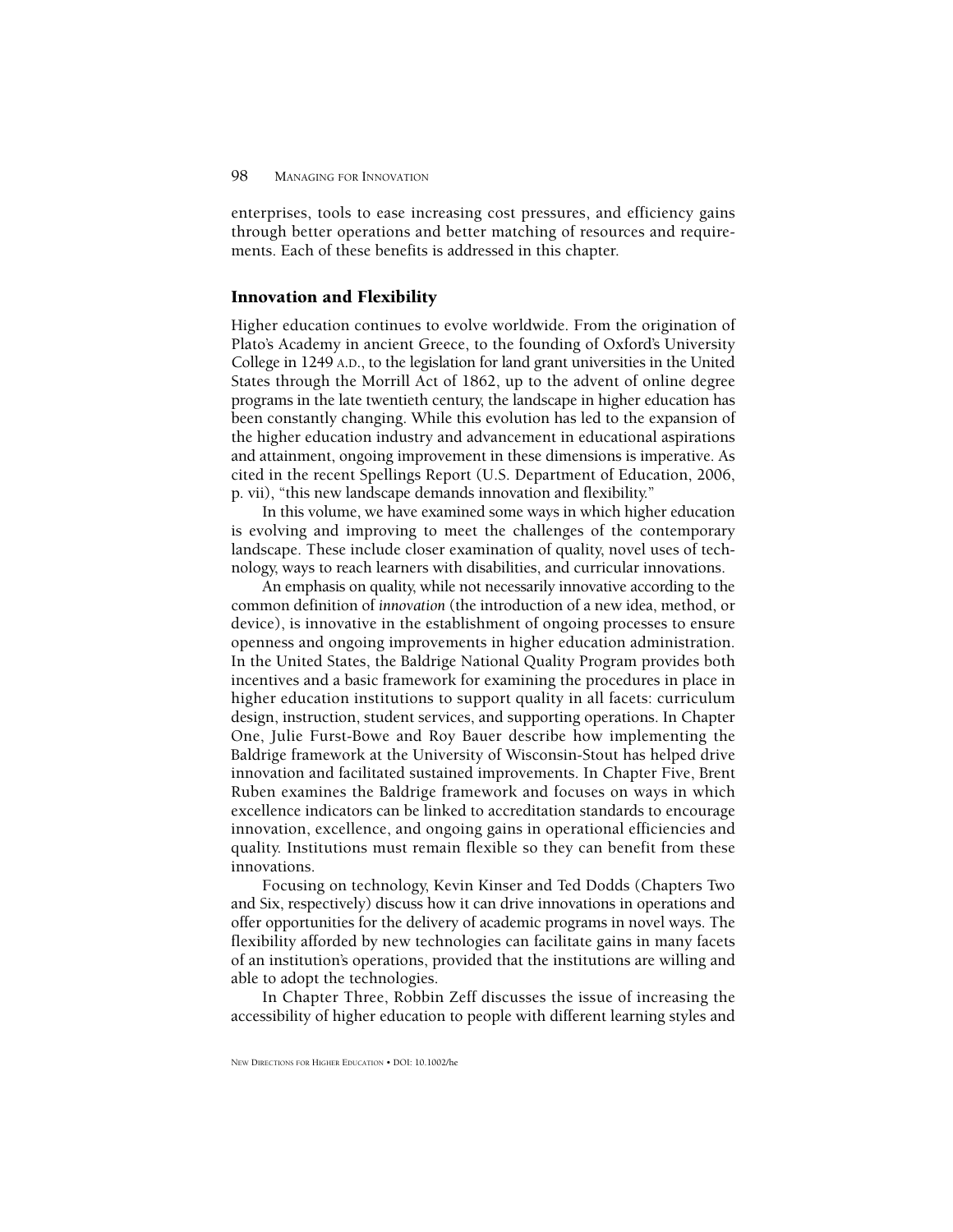learning disabilities. Universal design for learning (UDL) offers a road map for implementing new technologies, coupled with innovations in the ways in which content is constructed, presented, and delivered. As institutions recognize the broader implications of accessibility as espoused by UDL, they will find potential for improvements in academic and ancillary services.

Curricular innovation, as exhibited by Western Governors University and the Leadership Foundation for Higher Education in the United Kingdom, is a hallmark of innovation and flexibility within the academy, according to Kinser in Chapter Two and Robin Middlehurst in Chapter Four. They discuss initiatives in the United States and United Kingdom that have effected change beyond the confines of one institution. In addition to program development and curricular reform, innovations such as these can help institutions meet standards dictated by accrediting agencies and drive changes in the accrediting processes themselves.

Western Governors University was born out of the desire to offer access to higher education to an increasing number of students in an era of fixed, or even declining, state appropriations for colleges and universities. The competency-based model, which was delivered using a wide variety of instructional methods, conflicted with traditional accrediting processes, including the fundamental tenets of faculty and curriculum development. This truly innovative approach survived the unintended consequences brought about by mechanisms already in place to assess and ensure learning outcomes. This case study also offers some clues to potential challenges to novel approaches.

The lessons gleaned from an examination of the development of the Leadership Foundation for Higher Education include insights into the research, political, and timing issues familiar to those who seek to offer new approaches in curricular and program design. Again, these challenges suggest that flexibility is a necessary condition for successful innovation in higher education. The Baldrige Award also offers learning opportunities for those seeking to develop new curricula and programs. These efforts can be supported by the inclusion of pedagogical reform to address universal accessibility.

Finally, information technology affects not only the delivery of academic content but also ancillary operations. If today's students are more technologically savvy than the majority of the faculty, the implications for the academy surely include a wide range of opportunities to leverage the fruits of new hardware and software tools in ways that truly enhance the learning experience. This will require flexibility on the part of the faculty. In addition, as schools are more ratings conscious, new ways to innovate in the delivery of supporting services will emerge; institutions whose operating processes are most open to change will reap the most benefits.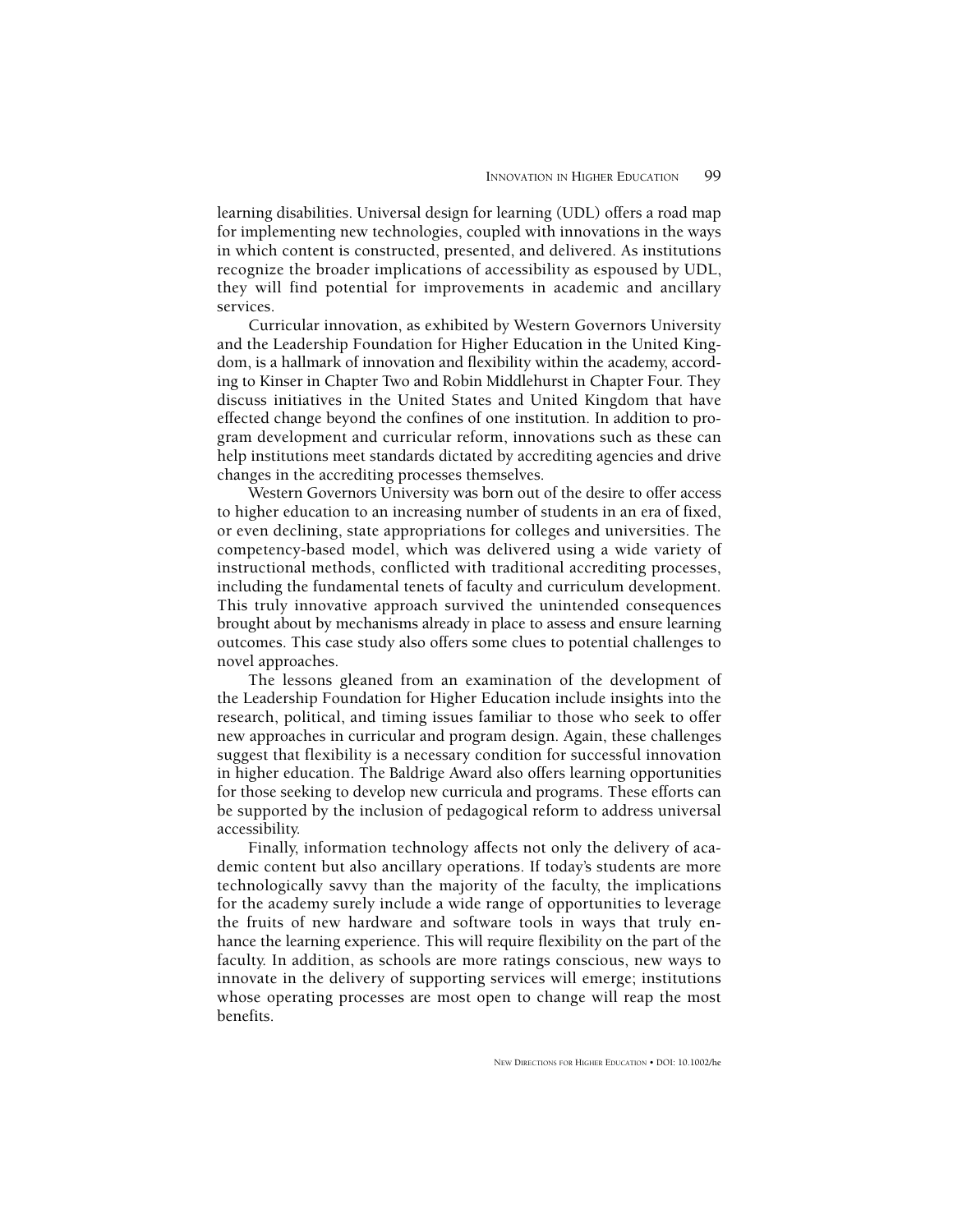## Innovation in a Mature Enterprise

The Spellings Report finds that "American higher education has become what, in the business world, would be called a mature enterprise: increasingly riskaverse, at times self-satisfied, and unduly expensive" (U.S. Department of Education, 2006, p. ix). It is harder to innovate in a mature enterprise. Riskaverse behaviors do not lend themselves to trying new ideas or new ways of operating. Self-satisfaction allows little cause for the reflection that precedes innovation, and fiscal pressures may offer easy excuses to maintain the status quo. The chapters in this volume nevertheless suggest that innovation can and does happen in higher education today.

Unfortunately, this may be a case of too little, too late. The 2006 National Report Card on Higher Education in the United States compares the performance of U.S. colleges and universities to one another and to their counterparts abroad. The bottom line, according to the authors of the report, is that "the current level of performance [in U.S. higher education] will fall short in a world being reshaped by the knowledge-based global economy" (National Center for Public Policy and Higher Education, 2006, p. 5). Completion rates have fallen to the point that the United States ranks in the bottom half (sixteenth among the twenty-seven countries considered) in the proportion of students who complete a college degree or certificate program. In fact, completion rates in Georgia, the best-performing state, fall below those in Japan, Portugal, the United Kingdom, Australia, Switzerland, and Denmark. In the same vein, the Spellings Report notes that "over the past decade, literacy among college graduates has actually declined" (U.S. Department of Education, 2006, p. vii). Not only have costs risen dramatically, but the performance of graduates appears to have declined.

The challenge is to motivate innovation in the mature enterprise that higher education has become. Programs such as the Baldrige Award and initiatives like UDL offer systematic ways to foster and encourage the development of new processes and programs. As presented in this volume, these programs are being implemented in mature institutions, and the institutions are noticing positive benefits.

In contrast, the Spellings Report demands innovation beyond the traditional scope of inputs and processes, finding that institutions must develop innovative ways to demonstrate learning outcomes and measure student performance and learning. In short, the U.S. Department of Education is urging the accreditation community to place greater emphasis on results. While new technologies can assist with the compilation, presentation, and assessment of data, innovation demands new data generated in novel ways that examines the institution from different perspectives. Institutions that have process-oriented programs in place, such as the ones discussed in these chapters, will be better positioned to find new ways of thinking about results.

Nicholas M. Donofrio (2006), executive vice president for innovation and technology at IBM, calls for collaboration—a collaboration of multiple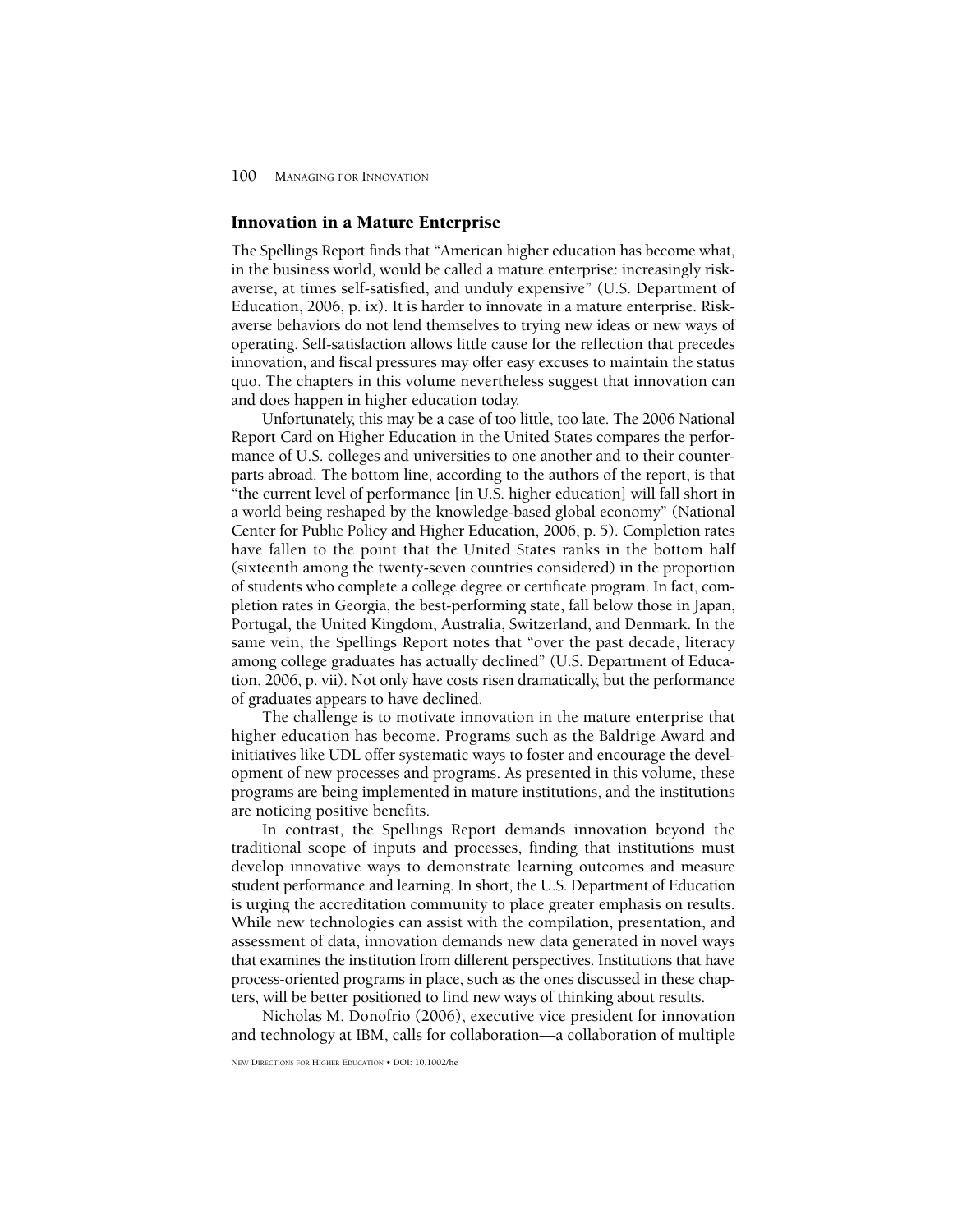and diverse cultures—to break the malaise. He maintains that innovation has to be more multidisciplinary, with collaboration among experts from many different backgrounds. The effort must include experts and users and requires breaking down barriers and destroying the disciplinary and functional silos that have grown as institutions have matured. This has been demonstrated through the creation of Western Governors University.

# Innovation and Cost Pressures

The following quotations paint a bleak picture of rising costs coupled with declining fiscal support for higher education, bringing into question the long-term viability of the current model of higher education funding:

The Commission notes with concern the seemingly inexorable increase in college costs, which have outpaced inflation for the past two decades and have made affordability an ever-growing worry for students, families, and policymakers. Too many students are either discouraged from attending college by rising costs, or take on worrisome debt burdens in order to do so [U.S. Department of Education, 2006, p. 2].

Education is supposed to be an equalizer. But with costs rising, students are trading down dreams of an Ivy League education for one at a state university, and from a state university to one at a community college. While all education will bear fruit, we are creating a bifurcated system in which the best education will go to those who can pay for it. Students of color and those of modest means will most likely be the ones left behind [Malveaux, 2006].

External support for major academic innovation in colleges and universities has significantly decreased in the past decade. State and federal per capita funding has decreased, a number of major foundations have shifted their priorities away from higher education, and business and industry have changed their focus to supporting only those projects that are seen as having an immediate and positive beneficial impact on their bottom line [Diamond, 2006].

The chapters in this volume offer some potential solutions to these concerns. The model laid out by the founders of Western Governors University shows promise in the area of fiscal restraint. Similarly, Rio Salado College in Arizona has about thirty full-time faculty overseeing approximately a thousand adjuncts who teach the 46,800 for-credit students and 14,000 non-degree-seeking students. The question that must be asked of this model goes to the fundamental tenet of a university: the creation and dissemination of knowledge. While adjuncts can disseminate knowledge and assessments can measure students' performance, skills, and abilities, this new model offers little in the way to support traditional research, which is germane to the academy. At the time of this writing, the recipients of the 2006 Nobel prizes for chemistry, physics, and medicine had just been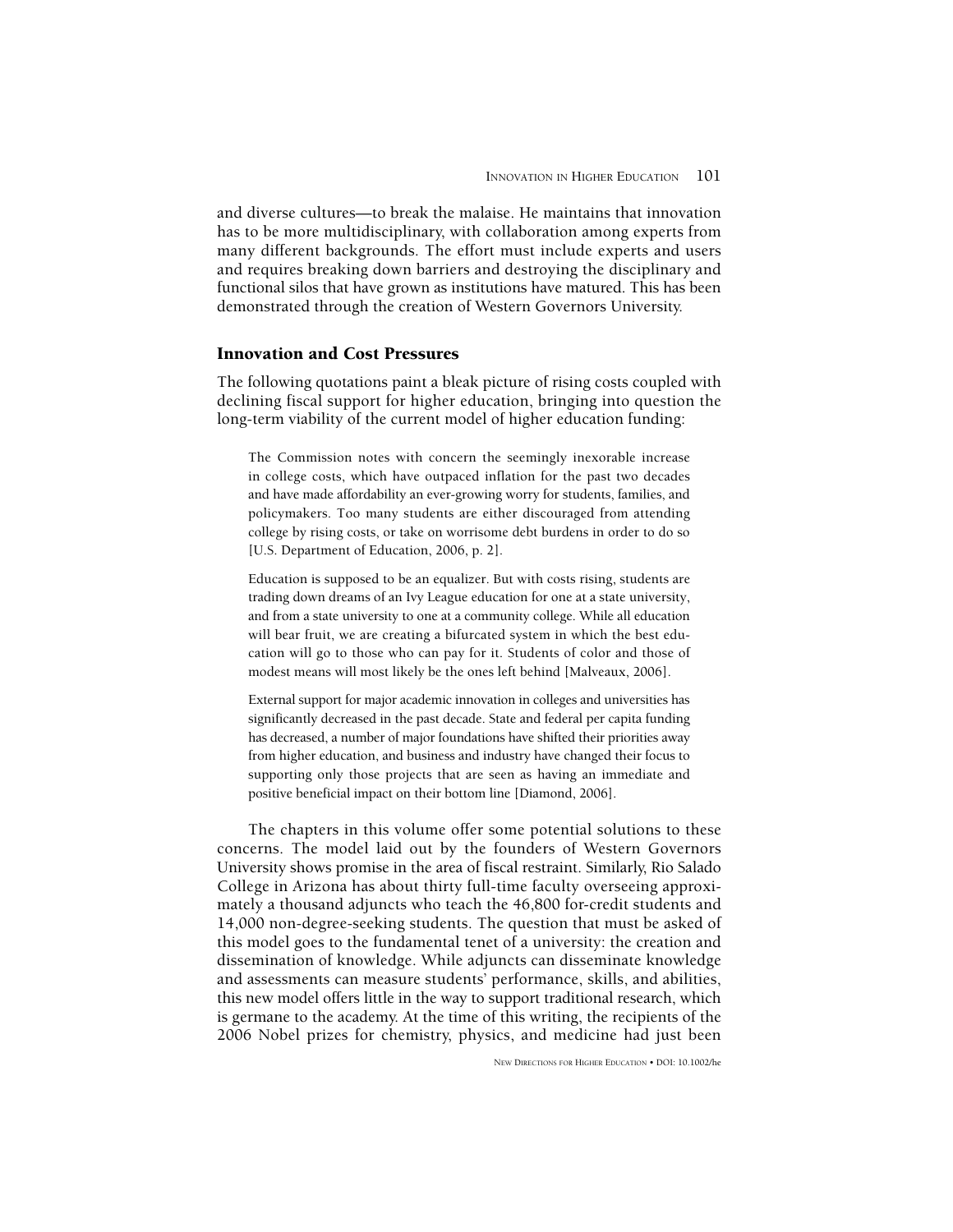named. They all are affiliated with U.S. universities. Some have claimed that the U.S. model of research better fosters discoveries like those made by the 2006 Nobel laureates. The tension between fiscal restraint and basic research will be difficult to address.

Universal design for learning has cost-based implications. Whether academic or cocurricular, programs that are designed using UDL principles are meant to be accessible and available to a broad and diverse audience. Rather than having to undergo costly redesigns or retrofitting after the fact, innovation that employs UDL from inception is inherently predisposed to be more inclusive and more accessible without being more costly. Of course, in mature institutions, faculty, administrators, and staff should continually look for ways to revise current processes to be more inclusive; it is likely that staff members—those closest to the end users—will have the most direct contact with the people who are most directly affected by the processes. Hence, it is vital that staff members, and everyone else who has close contact with users, feel that their suggestions for innovation will be heard.

IT innovations can support UDL and other new programs and initiatives. New technology typically comes with a higher price tag than administrators hope to see. However, the potential efficiency gains that can be realized with efficient and effective deployment can offset the initial expense and help achieve more attractive cost structures in the long term. These innovations must be managed to take advantage of the continuous refinements and improvement in the hardware and software itself while not being perpetually postponed awaiting the introduction of the next generation.

Institutions that have implemented formal processes to monitor operations and seek improvements, such as those that have participated in the Baldrige Award program, understand the simple steps required for continuous review: (1) examine a key process carefully and thoughtfully; (2) document the process to ensure that all parties have the same understanding of its operation and goals; (3) develop meaningful metrics to measure process outcomes in relation to its goals, and determine baseline measures; (4) look for ways to improve the process; (5) implement selected improvements; (6) compare measurements after the improvements with the baseline measures; (7) if the process shows improvement, document the changes; and (8) repeat the process. This continuous review process is not necessarily expensive, but it can be costly to ignore.

## Innovation and Efficiency

"While students bear the immediate brunt of tuition increases, affordability is also a crucial policy dilemma for those who are asked to fund higher education, notably federal and state taxpayers. Even as institutional costs go up, state subsidies are decreasing and public concern about affordability may eventually contribute to an erosion of confidence in higher education. In our view, affordability is directly affected by a financing system that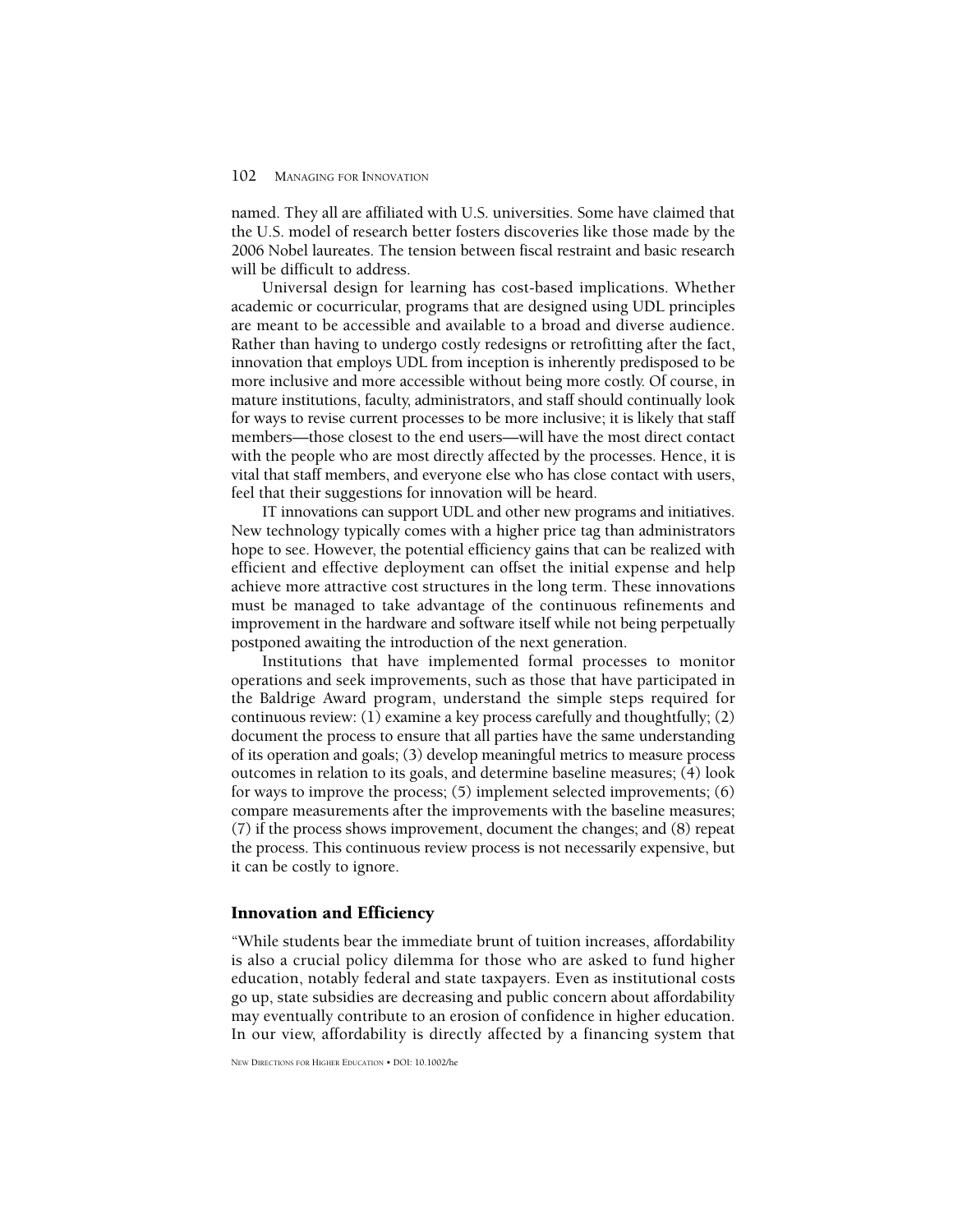provides limited incentives for colleges and universities to take aggressive steps to improve institutional efficiency and productivity" (U.S. Department of Education, 2006, p. 2).

Productivity is the ratio of outputs to inputs. The fundamental output of higher education is knowledge, whether it is new knowledge discovered through basic research conducted by faculty and students or the knowledge transferred from faculty to students and from faculty to society at large. As our knowledge base grows (that is, our numerator shows gains), the overall productivity ratio must increase if the cost of the inputs—facilities, faculty salaries, support staff, and ancillary programs—holds steady or declines (that is, the funding remains constant or drops). In short, institutions of higher education must exhibit productivity gains to survive in the current environment. Universities must continually seek ways to innovate and thereby deliver increased productivity through gains in operating efficiencies. Institutions have sought such improvements in several ways: outsourcing of ancillary services, developing consortia to support a broad variety of academic programs, using technology better, and matching inputs and outputs more closely.

The outsourcing of ancillary services is not necessarily innovative in today's environment. Typically universities have outsourced a wide variety of services, including food services, vending, bookstore operations, custodial services, maintenance services, and laundry services. In addition, facilities management and administrative services may be outsourced. Outsourcing of these ancillary services allows the institutions to focus on the primary functions of the creation and dissemination of knowledge, their core competency. As universities continue to look for ways to increase operating efficiencies, it is possible that more services will be outsourced. In a sense, that is what is happening at Western Governors University, where the assessment of existing knowledge, skills, and abilities has replaced classroom instruction to an extent.

Consortia are another means by which institutions of higher learning can outsource courses and degree programs. In areas where several universities are geographically close, schools may choose to focus most of their resources on a selected group of academic disciplines. If the schools work together, students may enroll in one institution and take the classes needed to fulfill academic requirements or personal inquiry from all the schools in the consortium. This system allows the participating schools to maintain more universal offerings without bearing the burden of fiscal support for diverse programs.

Technology now allows consortia to extend beyond traditional geographical boundaries. Not only can consortia benefit from technology, but with the judicious use of technological innovations, institutions can become more efficient while remaining responsive to environmental changes. The past twenty years have witnessed rapid changes in record keeping, ranging from degree audits and transcripts to course registration and the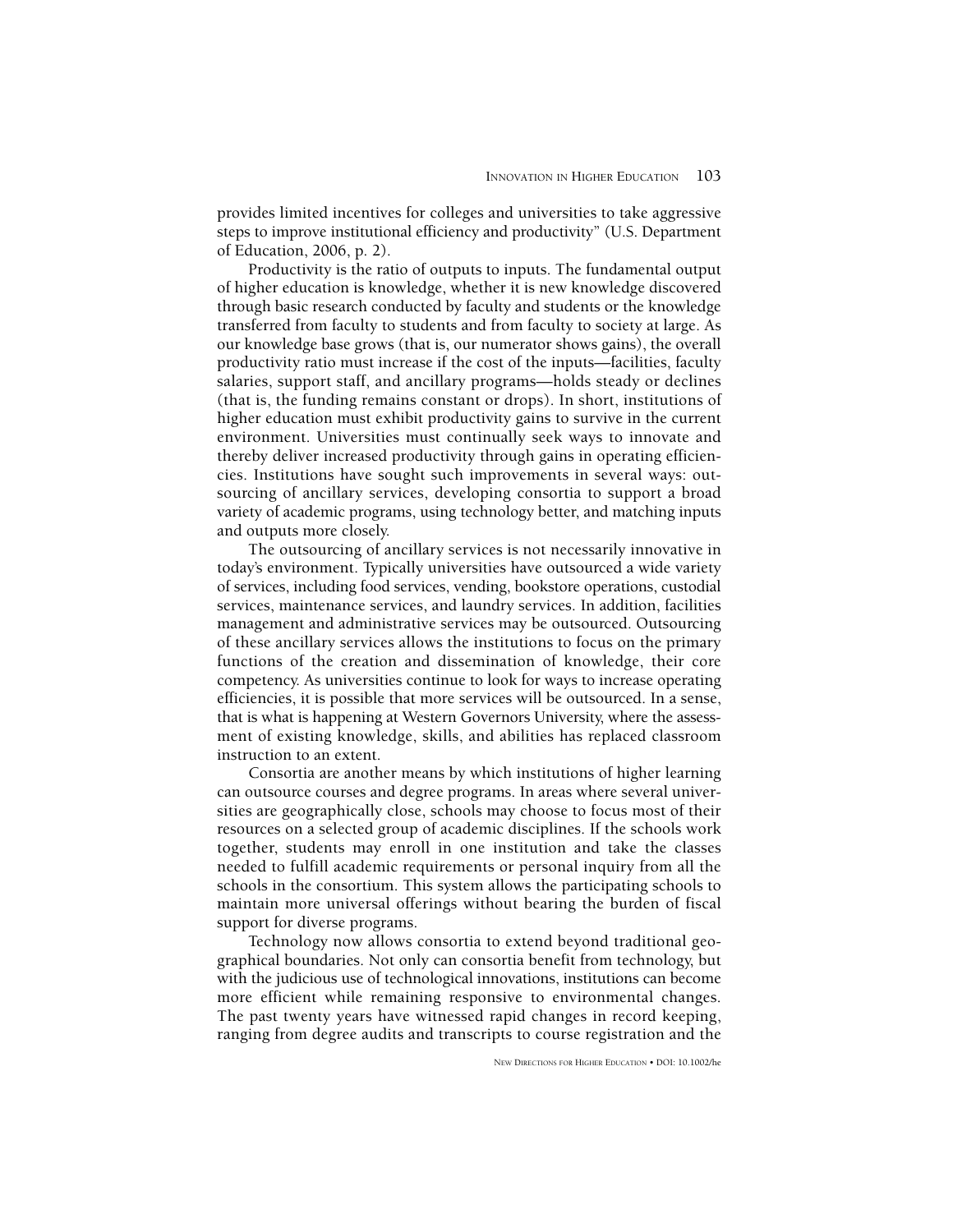payment of tuition and fees. This trend toward the increasing use of technology is making its presence known in the classroom, as evidenced by mandatory laptop computers for all students and the introduction of iPods to the curriculum. In order to realize a greater proportion of the potential benefits of new technology, it is vital that institutions reexamine their processes to make the most efficient and effective use of technology. In many cases, a class taught in the technology classroom is not much different from a class taught using a lectern and a chalkboard. If this is the case, then the technology has merely added bells and whistles at great cost. Faculty may have to reinvent themselves to make the most effective use of the available technologies.

Finally, a better matching of inputs and outputs will lead to greater efficiencies. At innovative institutions, this might mean that students access tutorials prior to enrolling in a course in order to achieve more homogeneous background preparation. Faculty can use technology to receive immediate feedback during a class meeting; this feedback will allow the faculty member to focus on areas in which the students exhibit the least understanding and not expend too much time or energy on topics where students demonstrate a greater depth of knowledge. A better matching of inputs and outputs might also mean better scheduling of extracurricular activities given student input using technology.

# Final Thoughts

The challenges facing higher education today are both new and familiar. Flexibility, maturity, fiscal responsibility, and efficiency gains are not innovative in and of themselves. However, the shrinking world in which we live, which journalist Thomas Friedman (2006) refers to as the flat and highly interconnected world of the twenty-first century, brings new insight and urgency to these issues. Although a single volume cannot address every concern, the thought-provoking chapters here will provide an impetus for the next round of innovations in the areas of institutional processes, program design, the application of technology in many facets of an institution's operations, and curricular evolution. It is up to each of us to continue this conversation. If we do not, some of our foremost schools may not survive to see the dawn of the twenty-second century.

#### References

- Diamond, R. M. "Why Colleges Are So Hard to Change." *Inside Higher Ed,* Sept. 8, 2006. Retrieved Oct. 15, 2006, from http://www.insidehighered.com/views /2006/09/08/ diamond.
- Donofrio, N. M. "An Engine for Innovation." *Diverse Issues in Higher Education,* 2006, *23*(2), 45. Retrieved Jan. 24, 2007, from www.diverseeducation.com/artman/ publish/printer\_5576.shtml.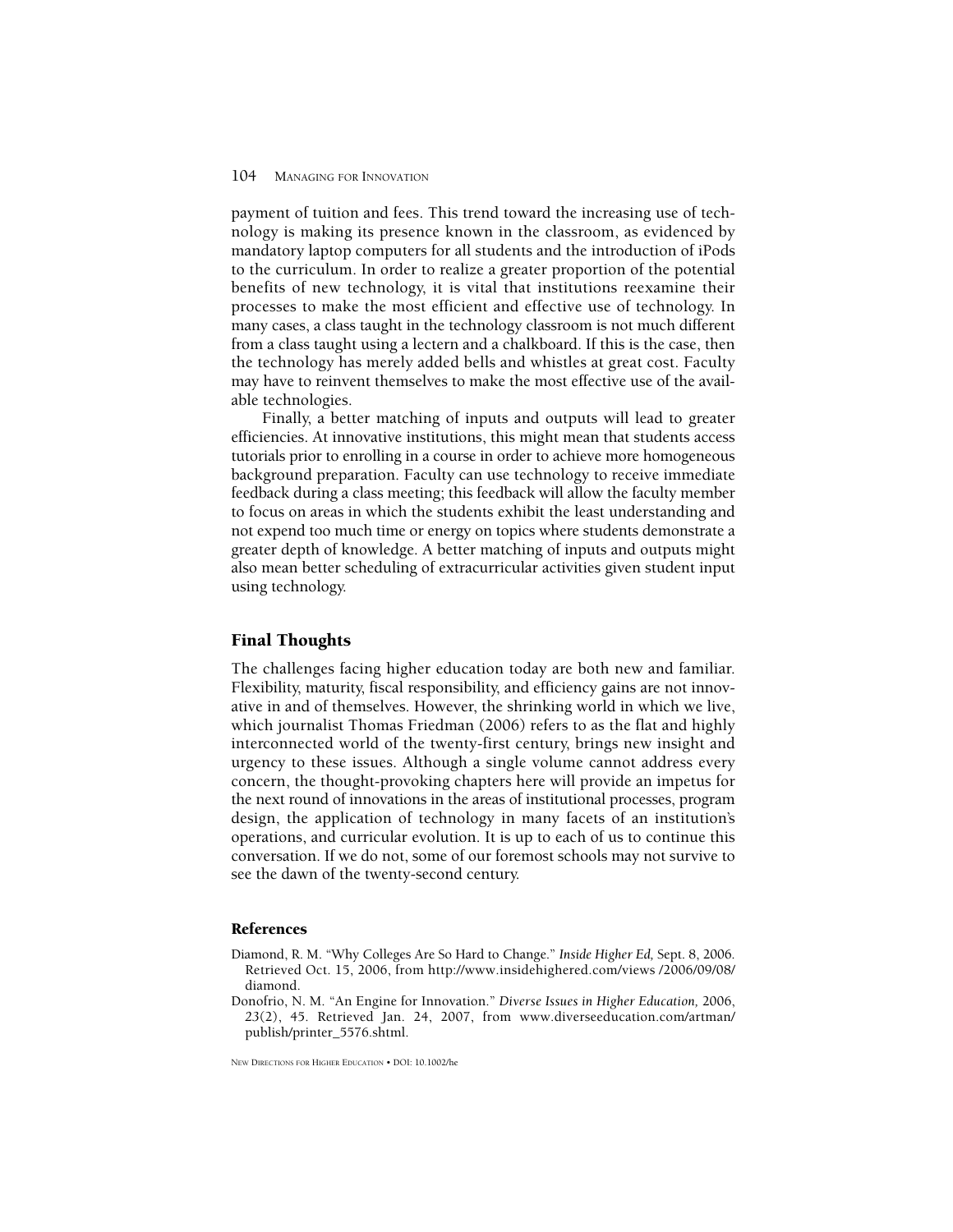- Friedman, T. L. *The World Is Flat: A Brief History of the Twenty-First Century*. New York: Strauss and Giroux, 2006.
- Hesselbein, F., Goldsmith, M., and Somerville, I. (eds.). *Leading for Innovation and Organizing for Results.* San Francisco: Jossey-Bass, 2002.
- Malveaux, J. "Rising College Fees Will Cost Us in Time." *USA Today*, Aug. 17, 2006. Retrieved Aug. 20, 2006, from http://www.usatoday.com/news/opinion/editorials/ 2006–08–17-malveaux-edit\_x.htm.
- National Center for Public Policy and Higher Education. *Measuring Up 2006: The National Report Card on Higher Education.* San Jose, Calif.: National Center for Public Policy and Higher Education, 2006. Retrieved Sept. 15, 2006, from http:// higher education.org.
- U.S. Department of Education. *A Test of Leadership: Charting the Future of U.S. Higher Education: A Report of the Commission Appointed by Secretary of Education Margaret Spellings*. Washington, D.C: U.S. Government Printing Office, 2006.

*SUSAN C. WHITE is assistant professor of decision sciences in the Business School at George Washington University and co-deputy director of Writing in the Disciplines.*

*THEODORE S. GLICKMAN is associate professor of decision sciences in the George Washington University Business School and senior fellow in the Homeland Security Policy Institute.*